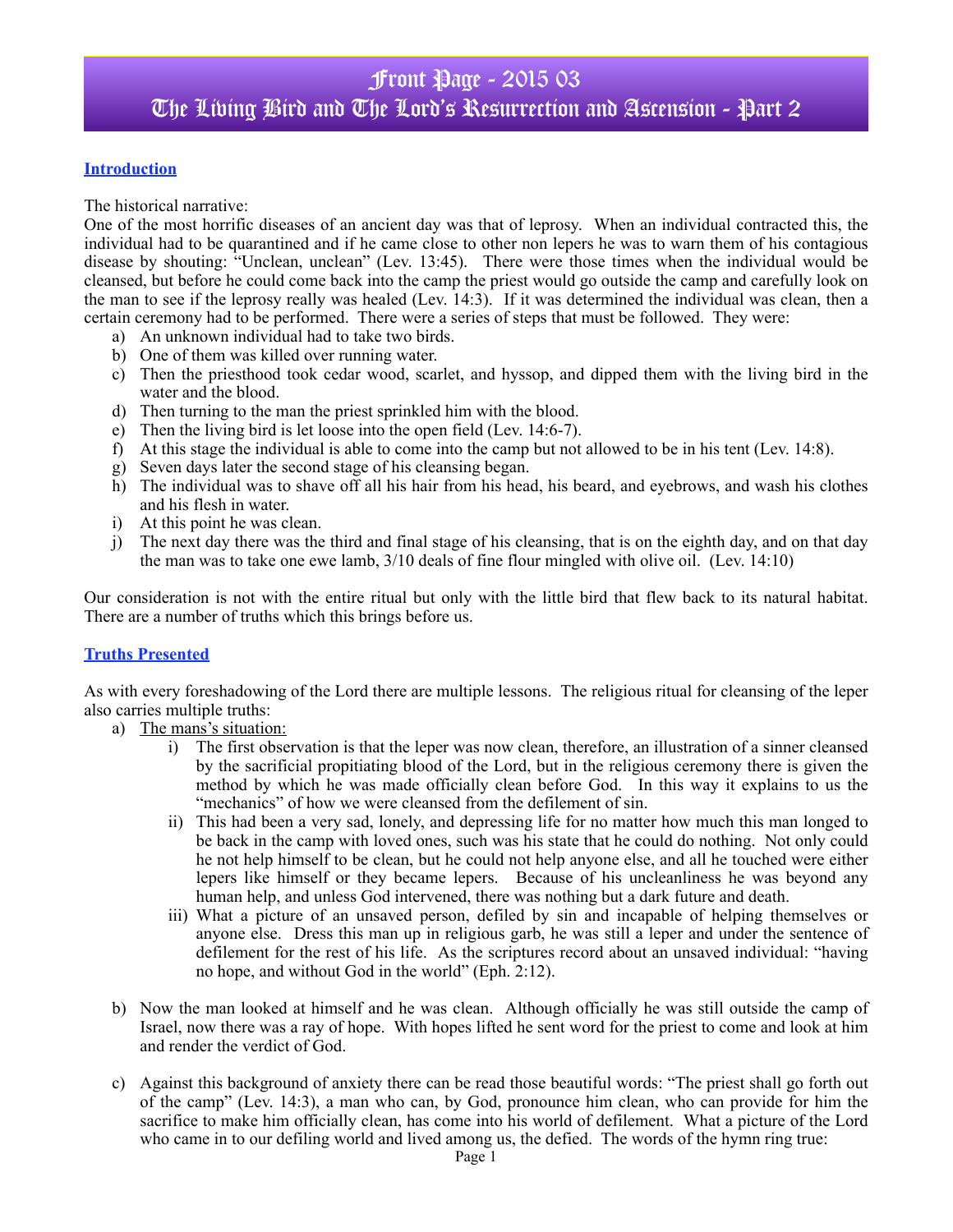Can it be true, the things they say of you? You walked this earth, sharing with friends you knew All that they had, the work, the joy, the pain That we might find the way to heaven again.

i) When the priest "came forth" to where the man was, it automatically brings to mind the times whenever we read concerning the Saviour, as He "came forth." He said: "I came forth from the Father, and am come into the world: again, I leave the world, and go to the Father" (Jn. 16:28). But, there was another time he came forth: "Then came Jesus forth, wearing the crown of thorns, and the purple robe. And Pilate saith unto them, Behold the man!"  $(In. 19:5.)$  What condescending grace and infinite love, humiliated, mocked, lashed, and became the song of the drunkard. That's how low He came. Again, the hymn writer wrote:

> On such love, my soul still ponder, love so great so full, so free, Say while lost in holy wonder, why O Lord such love to me?

- ii) However, the priest could not simply pronounce the man clean and bring him back in to the camp. That defilement was such that God could not tolerate it. It was the result of sin, and not only sin, but the results of sin must be dealt with. It was not the man's fault he had leprosy and was defiled, it was not his fault that the effects of Adam's sin so disfigured him, the ravages of sin must be dealt with. How? There must be a blood sacrifice. The priest coming out to the defiled and disfigured man was not sufficient. The penalty of sin is death, blood must be shed. The scriptures plainly teach: "Without shedding of blood is no remission" (Heb. 9:22).
- iii) For this man to be brought back into the camp and into fellowship with those who were in the camp, it was necessary that there must be the shedding of blood for his cleansing. In the mercy of God we know that we are cleansed by the blood of our Lord Jesus Christ.
- d) The other little bird with the blood upon it indicated a sacrifice offered and cleansing accomplished. It soared back into its natural habitat bearing the evidence of death. We must not think that the Lord carried His blood into Heaven. The wording in Hebrews 9:12 means He went into Heaven by virtue of His blood.
	- i) Before Christ ever went back to heaven He rose from the dead. We read: "He rose again the third day according to the Scriptures" (1 Cor. 15:4). Precious is the truth that in His rising from the dead the power of God was manifested, and that same power is manifested in our salvation. Paul prayed: "The eyes of your understanding being enlightened; that ye may know . . . what is the exceeding greatness of his power to us-ward who believe . . . which he wrought in Christ, when he raised him from the dead, and set him at his own right hand in the heavenly places" (Eph. 1:18-20). He was: "raised again for our justification" (Rom. 4:25).
	- ii) How beautiful are the words: "And he (the priest) shall sprinkle (the blood) upon him that is to be cleansed from the leprosy seven times as shall pronounce him clean, and shall let the bird loose in the open field. No more would the individual be forced by that dreadful disease to live his life shouting "unclean, unclean" (Lev. 13:45). Thank God that only He can make the vilest sinner clean, for: "The blood of Jesus Christ His Son cleanseth us from all sin" (1 Jn. 1:7).
	- iii) As the individual watched that little bird rise, it must have been with a sense of relief knowing that in God's sight his defilement was gone, and he was clean now to be able to have fellowship with the people of God.

## **What If Christ Had Not Risen From The Dead?**

What would have happened if Christ had not physically risen from the dead? (1 Cor. 15:14-18)